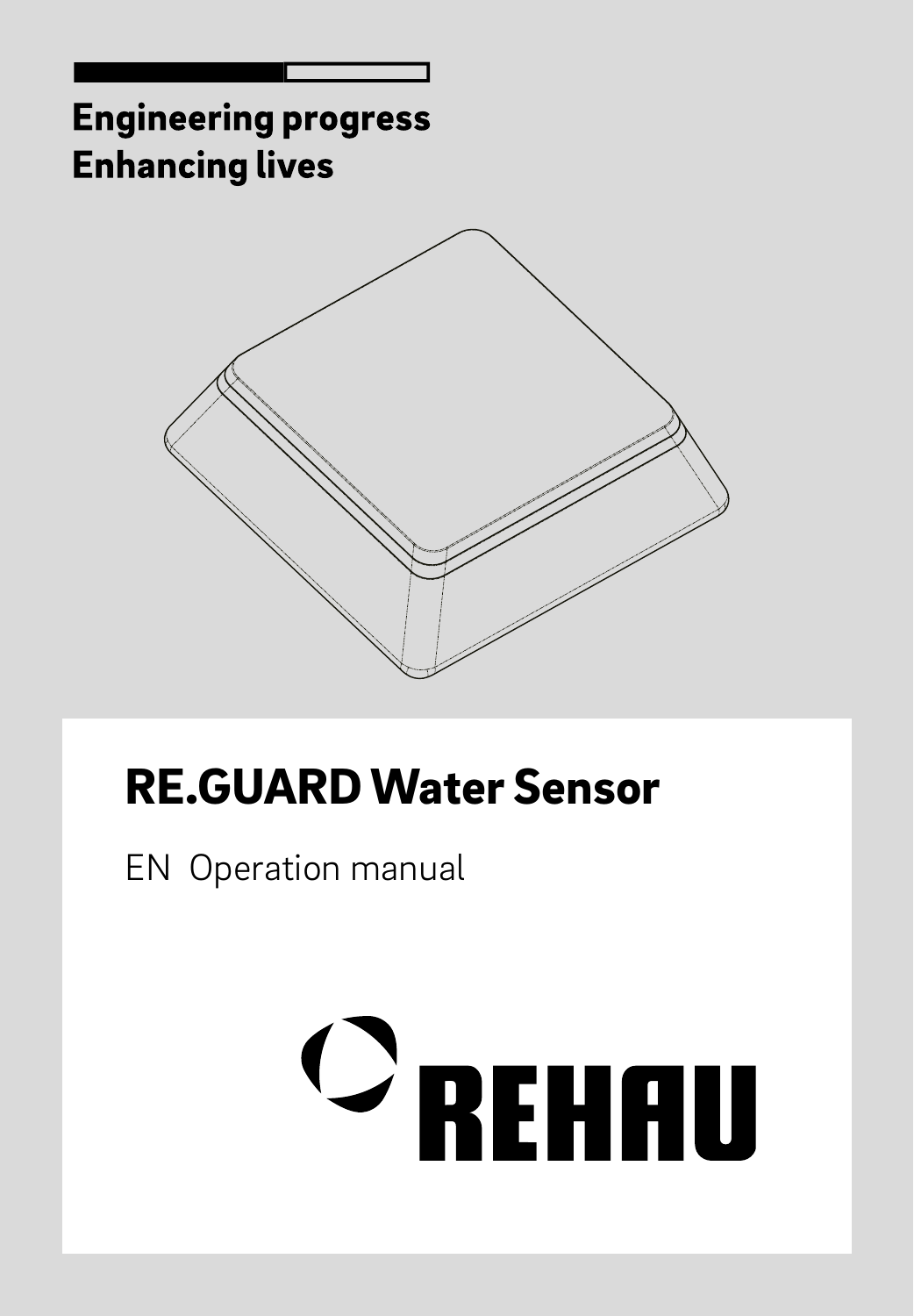RE.GUARD Water Sensor is a wireless sensor powered by ER14250 battery. It is used for detecting water overflowing. It can communicate with an associated Z-Wave device, such as RE.GUARD Water Control. Siren, Smart Switch, etc.

The features list:

- 1. Z-Wave Plus certified for wide compatibility (500 serials product).
- 2. Supports security 0 and security 2 protected mode with AES-128 encryption.
- 3. Contains an extension water detecting probe.
- 4. Temperature measurement.
- 5. The battery life is up to 1 year.
- 6. Support low battery alarm function.
- 7. Support firmware OTA.

#### 01 General information about water sensor

#### 01.01 Product layout

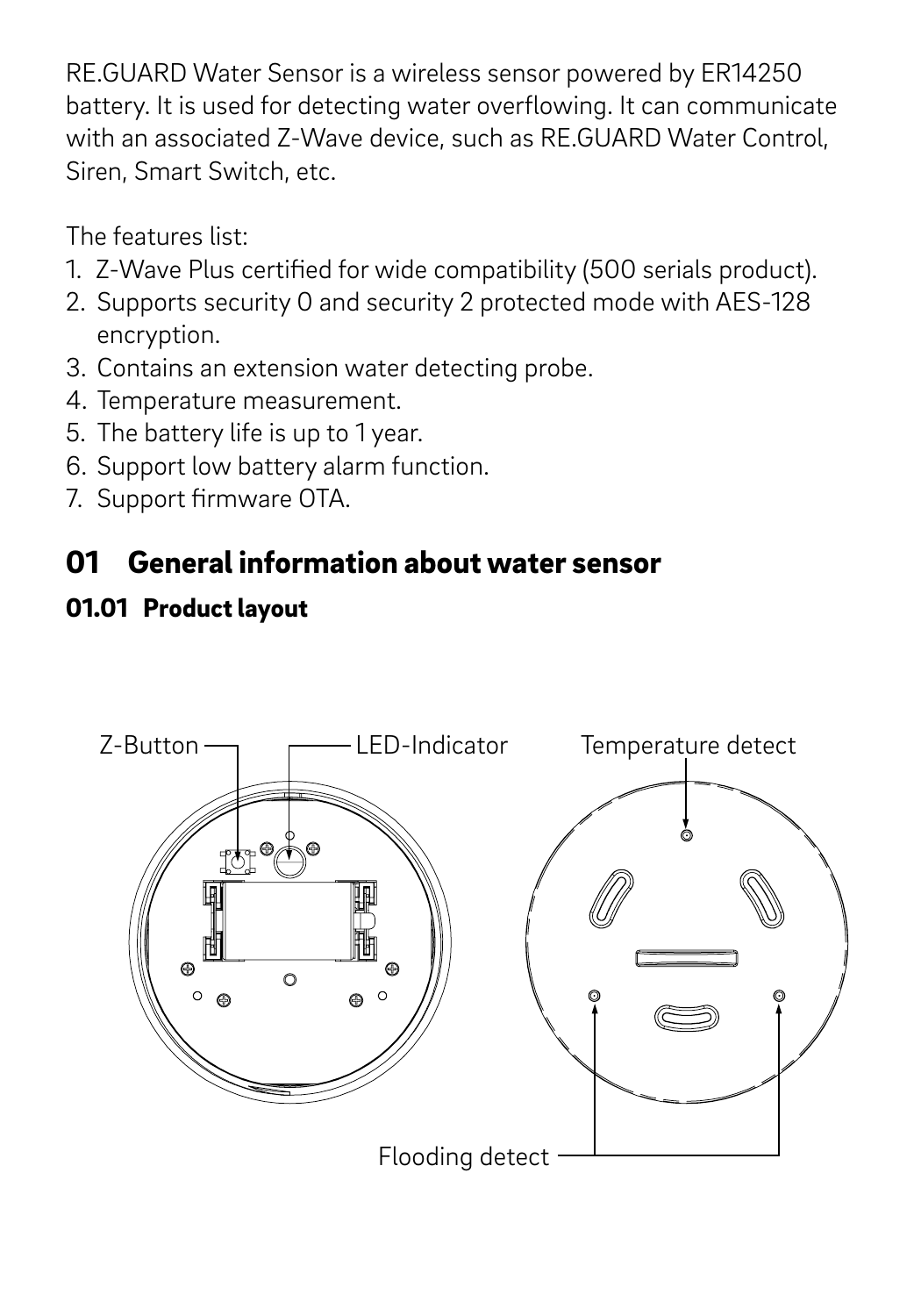#### 01.02 Spezifikation

| Power supply:            | ER14250 3.6 V Battery                     |
|--------------------------|-------------------------------------------|
| Storage environment:     | $-20 °C - +60 °C$                         |
|                          | $0\% - 90\%$ r.H.                         |
| Operational temperature: | $\pm 0$ °C - +40 °C                       |
| Radio protocol:          | Z-Wave plus                               |
| Radio frequency:         | 868.42MHz (EU version)                    |
|                          | 869 MHz (RU version)                      |
| Range:                   | More than 100 m outdoors                  |
|                          | up to 30 m indoors (depending on building |
|                          | materials)                                |
| Dimensions:              | Main body: 65 mm x 65 mm x 22 mm          |
|                          | Cable lenght extension probe: 1 m         |
| Working current:         | About 40 mA                               |
| Standby current:         | About 24 uA                               |
| Transmitted power:       | $-7.08$ dBm ERP                           |

#### 02 Activation

1. Turn the cover counter-clockwise and open it.

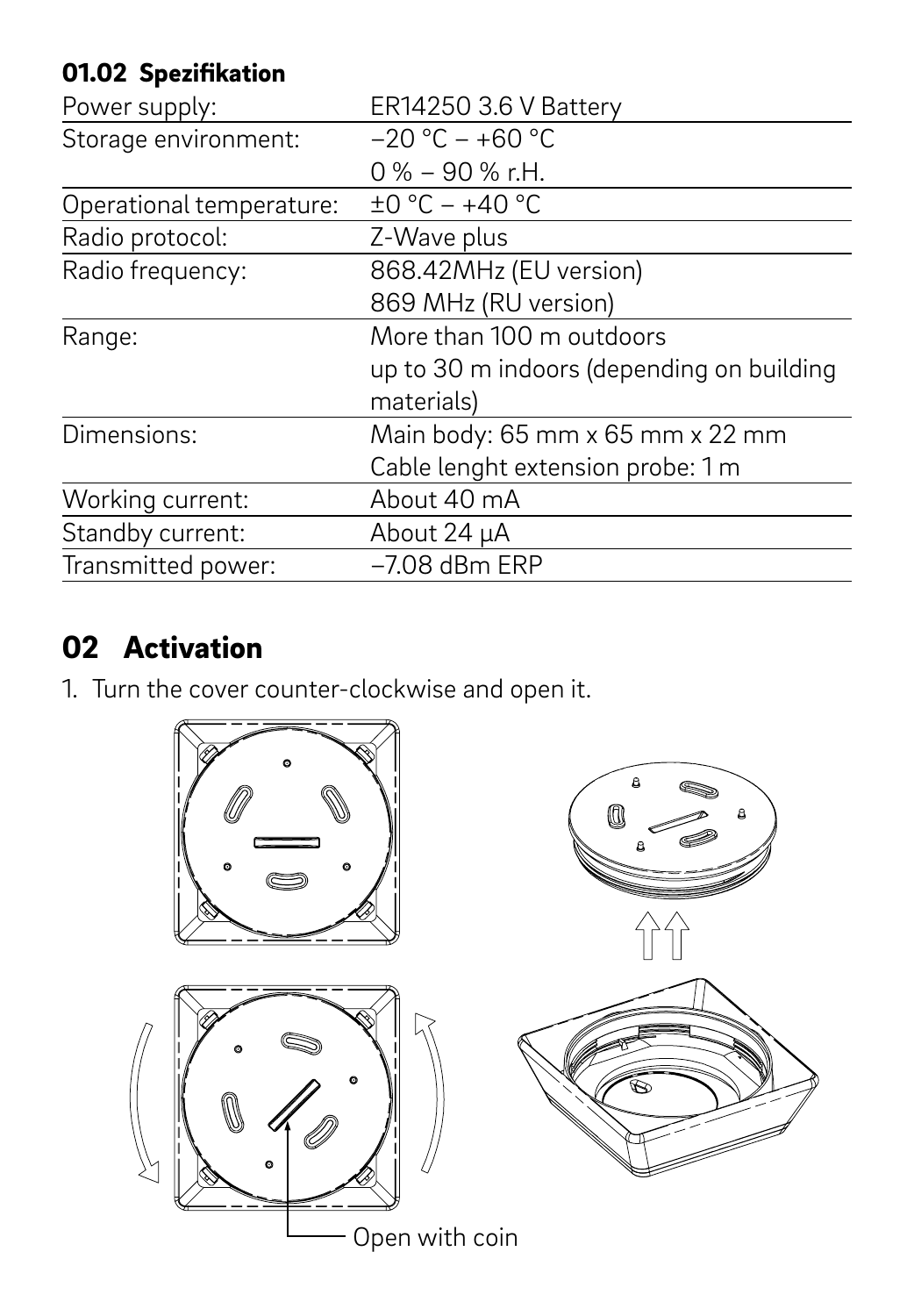2. Remove the battery blocker or insert a battery ER14250 3.6V





When powered, the device will indicate Z-Wave status with LED: 1. Blink slowly: the device is not added to any Z-Wave network. 2. Solid: the device is already added to the Z-Wave network.

- 3. Add the device (see "04 Adding/removing the device").
- 4. Close the cover and turn it clockwise.
- 5. Place the sensor on a surface prone to flooding, or use the extension probe (see "03 Installation").

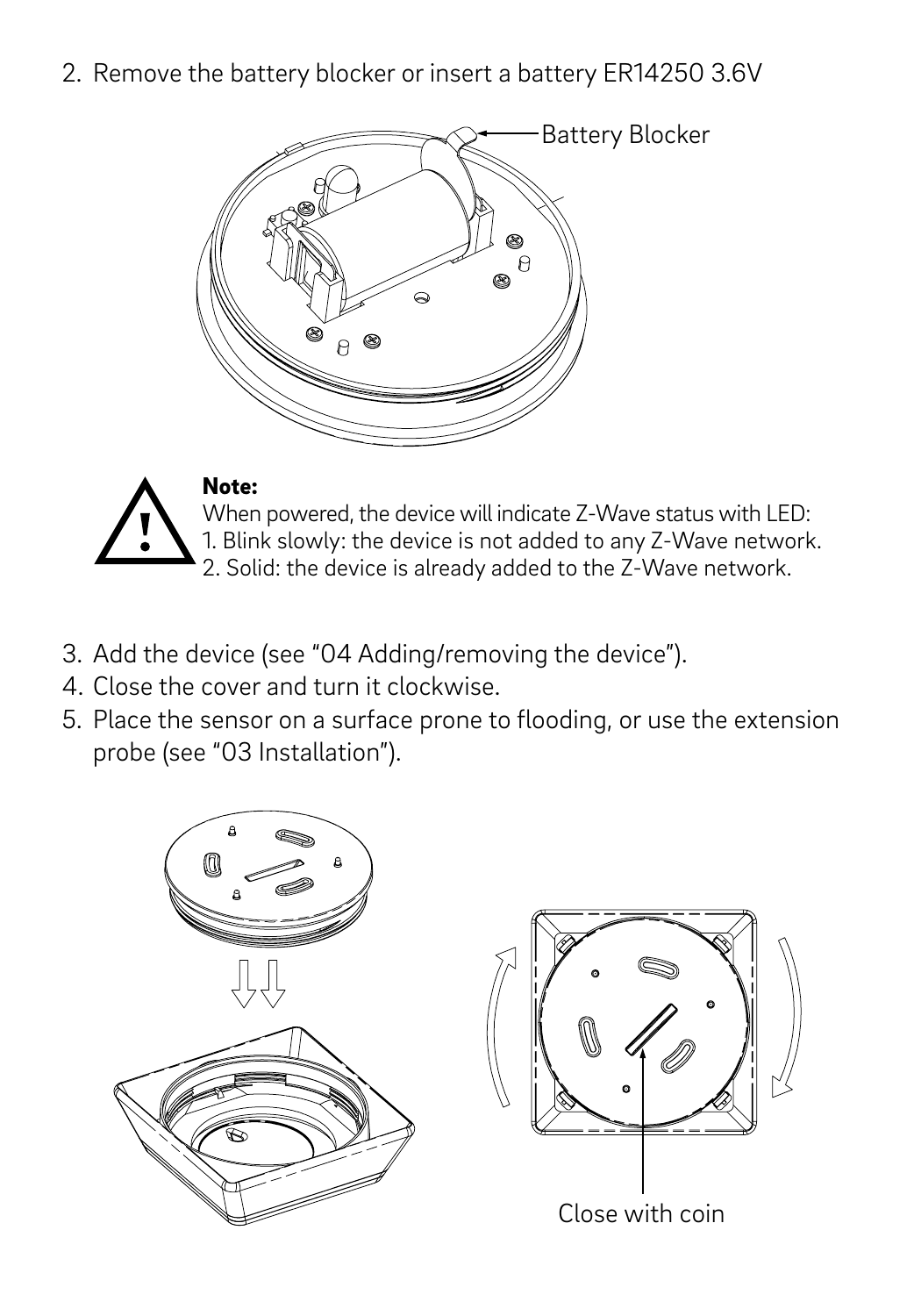#### 03 Installation:

Water Sensor should not be mounted directly on or near metal framing or other large metallic objects since metal objects may weaken the radio signal strength

After "activation" process, the sensor can work without any installation. Furthermore, you can use the extension probe to fix sensor body.

To install with extension probe, follow the steps:

1. Screw the baseplate of extension probe into the wall and then magnet the sensor body.



2. Glue the extension probe to a location that may be affected by water leakage.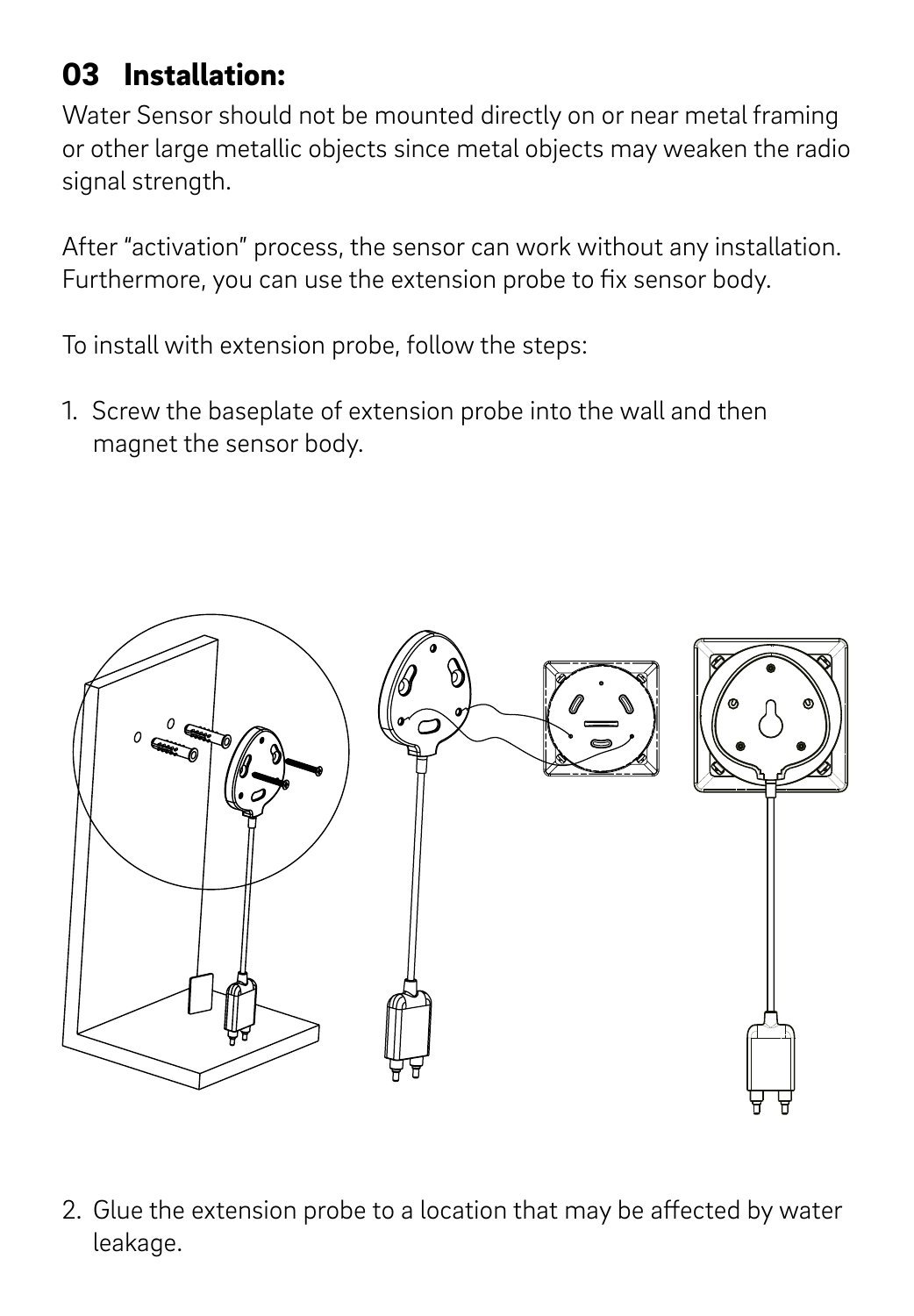

Wipe clean the surface where the Water Sensor will be mounted. Any dust and particles can reduce the adhesion of double-sided mounting tape

### 04 Adding/removing the device

#### Adding:

- 1. Open the cover.
- 2. Place the device within the direct range of your Z-Wave controller, e.g. RE.HUB Gateway.
- 3. Set the main controller's adding mode (see the controller's manual), e.g. via RE.GUARD App.
- 4. Press the Z-button once or press it briefly three times, the LED indicator should blink fast in blue.

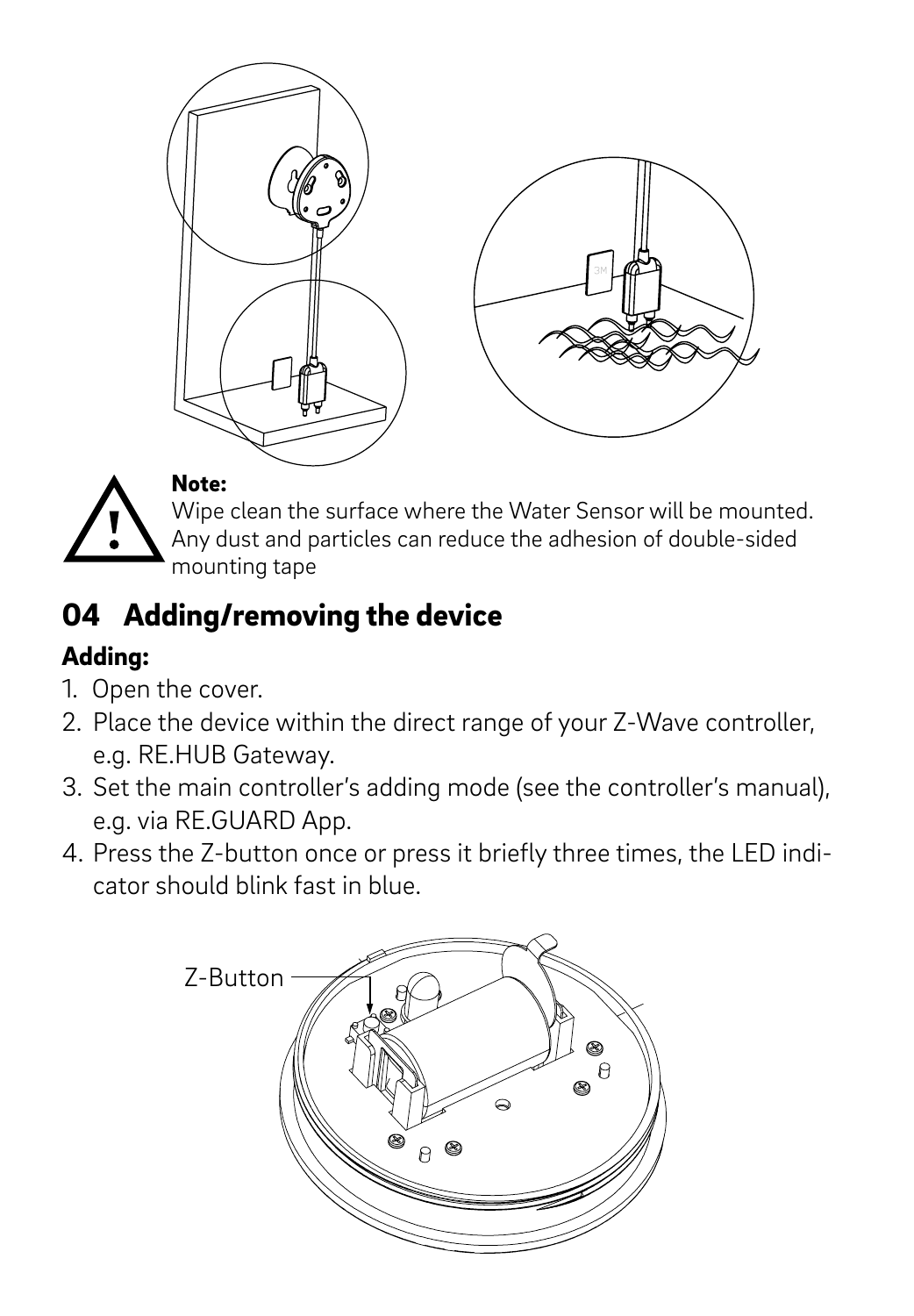- 5. Wait for the adding process to end.
- 6. Successful adding will be confirmed by the Z-Wave controller's message.



If you want your Water Sensor to be a security device that uses secure/encrypted message to communicate in a Z-Wave network, then a security enabled Z-Wave controller is needed.

#### Removing:

- 1. Open the cover.
- 2. Place the device within the direct range of your Z-Wave controller, e.g. RE.HUB Gateway.
- 3. Set the main controller remove mode (see the controller's manual), e.g. via RE.GUARD App.
- 4. Press the Z-button briefly three times, the LED indicator should blink fast in orange.



- 5. Wait for the end of the removing process.
- 6. Successful removing will be confirmed by the Z-Wave controller.

### 05 Resetting

Reset procedure clears the Water Sensor's memory, including Z-Wave network controller information and advanced configuration.

To reset a Water Sensor: Press and hold the Z-button for more than 20 seconds until blinking ends.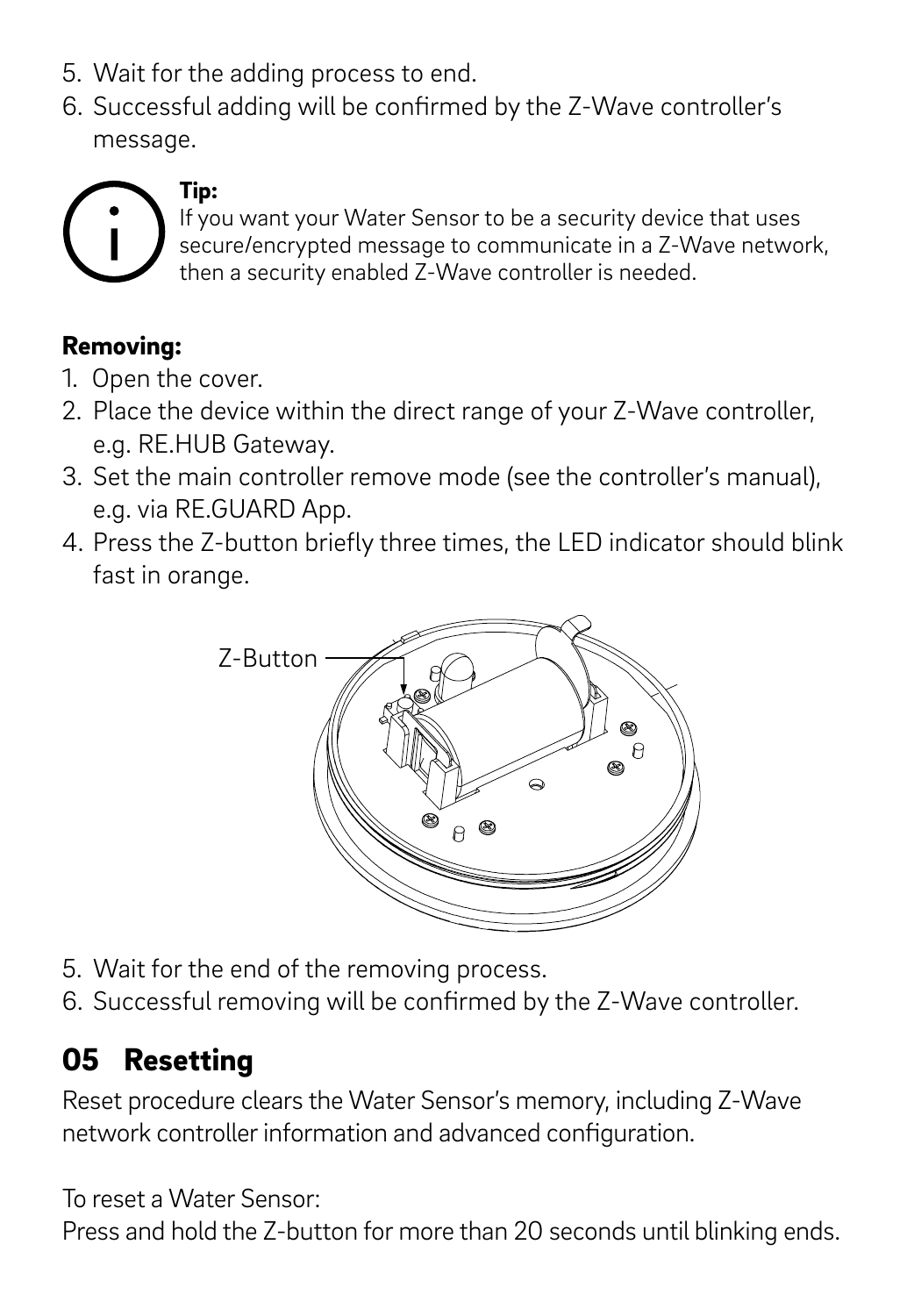#### Note:



Use this procedure only in the event that the network primary controller is missing or otherwise inoperable

#### 06 Association

Association allows Water Sensor to control other Z-Wave device such as siren, smart switch, etc. The Water Sensor supports two association groupings.

Group 1 reports the flooding detection, temperature and the battery level. Group 2 is assigned to send BASIC SET command.



## 1. The max number of associated nodes of all these 2 groups is 5. 2. Association allows for direct transmission of control command

 between devices and takes place without the participation of the main controller.

#### 07 WAKE-UP

#### Wake-up-interval:

Available settings: 0-2678400 Default setting: 0, setting via RE.GUARD App: 86400 Defining a time period by which the Water Sensor sends a wake up notification command frame to communicate with the assigned device, update parameters, update software, detects battery level. Wake up interval set to 0 disables the sending wake up notification command, in such configuration it is needed to manually wake up the device by pressing the Z-button.



#### Note:

3600 seconds is the step of wake up interval time, which means Water Sensor will send wake up notification command by a timeline that is multiple of 3600 seconds.

Setting examples:

0~3599 = 0 second, the device will not wake up by itself. 3600~7199 = 3600 seconds, the device will wake up every 3600 seconds.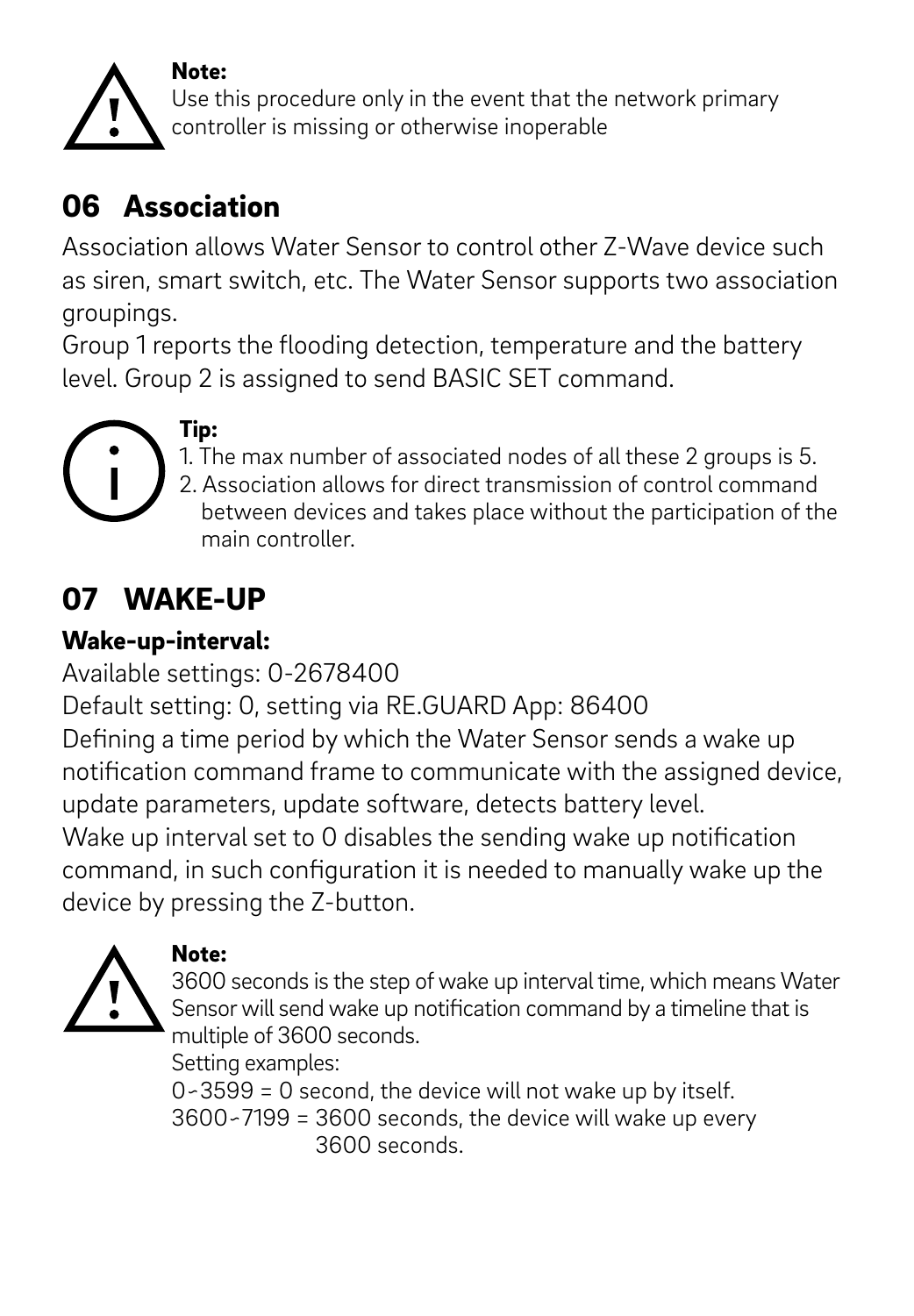#### 08 Advanced configuration

Water Sensor offers a wide variety of advanced configuration settings. Below parameters can be accessed from main controllers configuration interface.

#### Parameter No. 14 Enable/Disable BASIC SET command

Water Sensor can send BASIC SET command to nodes associated with group 2. 0 – Disable. 1 – Enable. Default setting: 0 Parameter size: 1 [byte]

#### Parameter No. 15 Value of the BASIC SET

Water sensor can reverse its value of BASIC SET when flooding is triggered.

- 0 Send BASIC SET VALUE = 255 to nodes associated with group 2 when flooding alarm is triggered. Send BASIC SET VALUE = 0 to nodes associated with group 2 when flooding alarm is canceled.
- 1 Send BASIC SET VALUE = 0 to nodes associated with group 2 when flooding alarm is triggered. Send BASIC SET VALUE = 255 to nodes associated with group 2 when flooding alarm is canceled.w Default setting: 0 Parameter size: 1 [byte]

#### Parameter No. 17 Set resend flooding alarm interval (minute)

Available settings: 1 – 240 Default setting: 5 Parameter size: 1 [byte]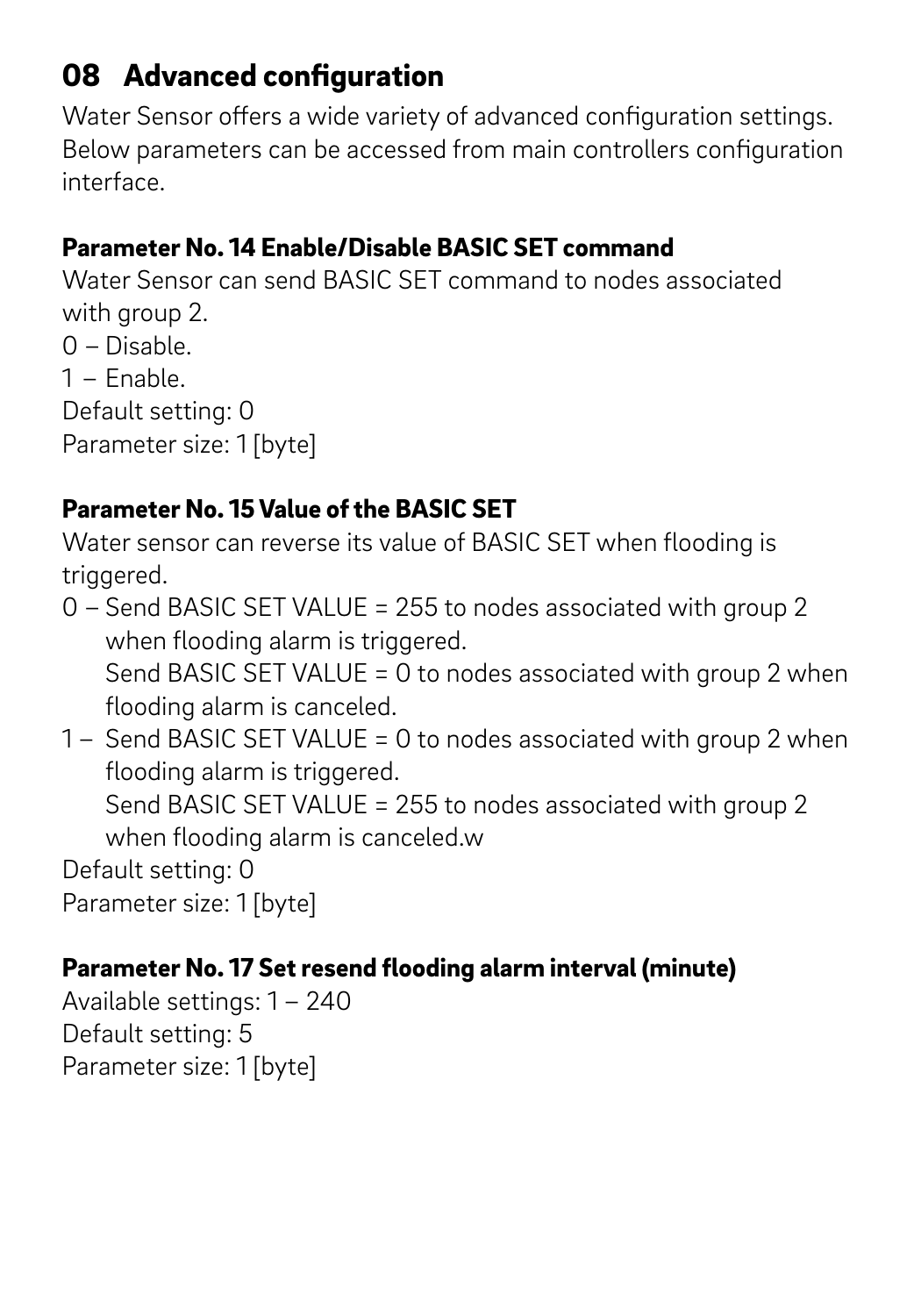#### Parameter No. 19 Temperature report time (10 minutes)

Parameter No.19 Temperature report time (10 minutes) The sensor measures the temperature every ten minutes, change of 1 degree Celsius will be reported. By default, it must report at least once a day. Available settings: 3 – 240 Default setting: 144 Parameter size: 1 [byte]

#### Parameter No. 20 Set the high temperature alarm trigger value

Available settings (US): –670 – 2570 (–67 °F – 257 °F) Available settings (Other): –550 – 1250 (–55 °C – 125 °C)Default setting (US): 1040 (104 °F) Default setting (Other): 400 (40 °C) Parameter size: 2 [byte]

#### Parameter No. 22 Set the low temperature alarm trigger value

Available settings (US): –670 – 2570 (–67 °F – 257 °F) Available settings (Other): –550 – 1250 (–55 °C – 125 °C) Default setting (US): 320 (32 °F) Default setting (Other): 0 (0 °C) Parameter size: 2 [byte]

#### Parameter No. 24 Enable/Disable blinking LED when alarm being triggered

0 – Disable. 1 – Enable. Default setting: 1 Parameter size: 1 [byte]

#### Parameter No. 32 Level of low battery

This parameter defines a battery level as the "low battery". Available settings: 10 – 50 (10 % – 50 %) Default setting: 50 (50 %) Parameter size: 1 [byte]